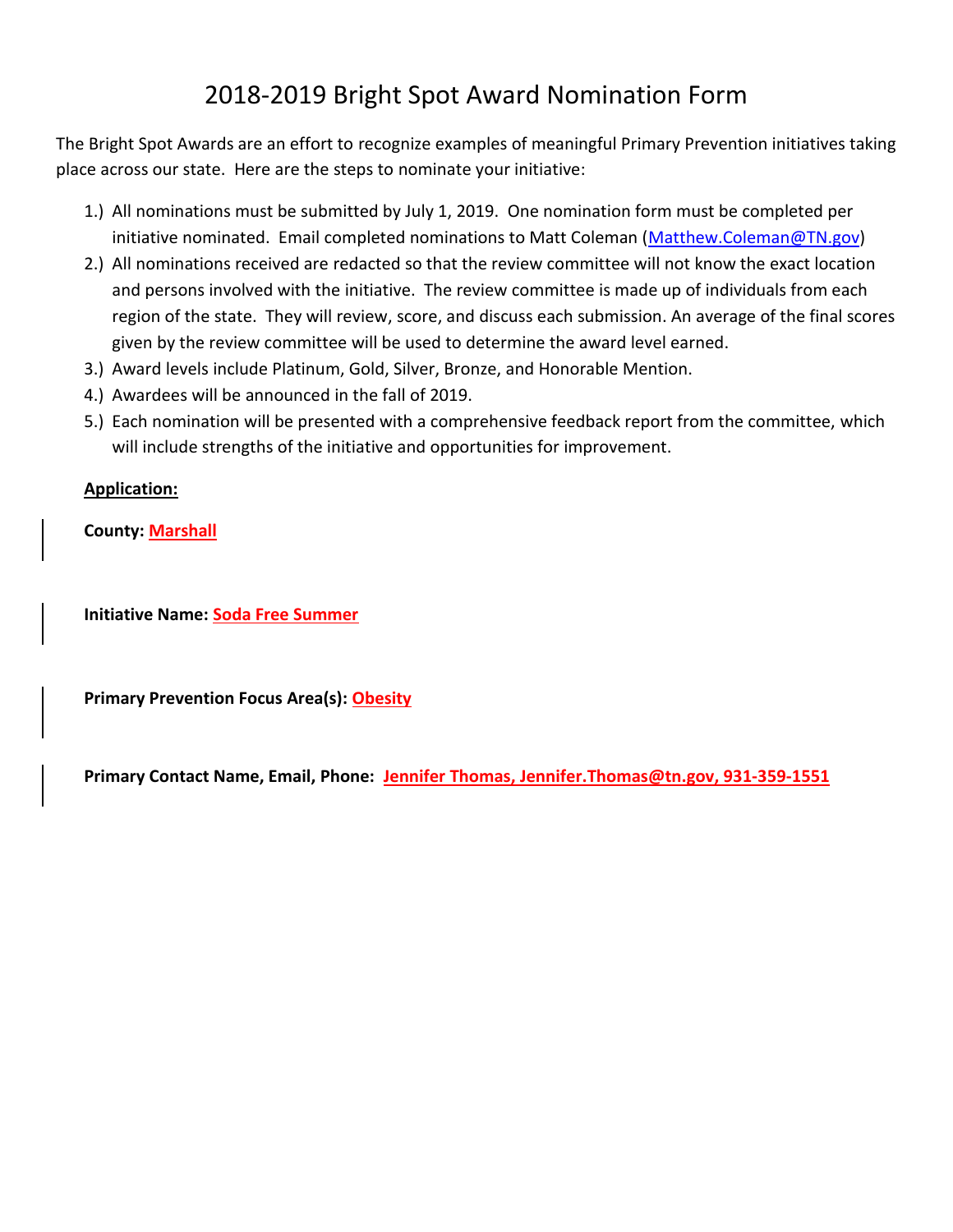## **Bright Spot Award Questions**

**Please explain why you think this initiative should be considered for the TDH Bright Spot Awards.** (150 words max); (10 points available) Sugar consumption is high in our Tennessee communities, especially among children. The Soda Free Summer initiative helps children develop healthy habits early in life and also encourages parents and older siblings to consume fewer sugary drinks.

**Why is this initiative important to your community? Is this initiative contributing to a policy, systems, and/or environmental change<sup>1</sup> in the community?** (300 words max); (75 points available) The youth obesity rate for Marshall County is 41.7%. With the Soda Free Summer initiative, we are striving to lower this rate by encouraging children to consume fewer sugary drinks.

**What are the SMART objective goals and major purpose(s) of this initiative? (SMART objectives are Specific, Measurable, Attainable, Relevant, and Time Bound. Example: By May 2019; all soft drink machines in Lauderdale County Schools will be turned off during the school day, per school board policy.)** (300 words max); (10 points available) During the months of June and July 2018, participants were asked to refrain from consuming soda. Those who were successful in eliminating or significantly decreasing their soda consumption were invited to a pool party celebration at the Lewisburg Recreation Center.

**What is the annual budget and funding source for this initiative? If no funding is available, how have you implemented or sustained the initiative?** (150 words max); (5 points available) **\$900 (PPI funds)- incentives and pool rental, Tobacco funds- food and drinks for the pool party celebration.**

**Have community partners helped with the initiative? What are the roles of these partners?** (300 words max); (20 points available) **The 2018 Soda Free Summer initiative community partners were the Marshall County Memorial Library, Barnyard Kids Daycare, Kiddie College Daycare, First United Methodist Daycare and the Lewisburg Recreation Center. These partners allowed Health Department staff to promote the Soda Free Summer initiative at their respective facilities, and they also encouraged their students to participate in this initiative. The Lewisburg Recreation Center has agreed to donate life guard services for the 2019 pool party celebration if the number of participants exceeds 125.** 

**Describe your staff's involvement, including the interdisciplinary team approach taken with this initiative? Begin with the planning process; explain staff roles in planning and implementing the initiative. Discuss how you foster** 

 $\overline{\phantom{a}}$ 

 $^{1}$  Policy, systems and environmental change is a way of modifying the environment to make healthy choices practical and available to all community members. By changing laws and shaping physical landscapes, a big impact can be made with little time and resources. By changing policies, systems and/or environments, communities can help tackle health issues like obesity, diabetes, cancer and other chronic diseases [\(http://www.cookcountypublichealth.org/files/CPPW/PSE%20Change.pdf\)](http://www.cookcountypublichealth.org/files/CPPW/PSE%20Change.pdf)